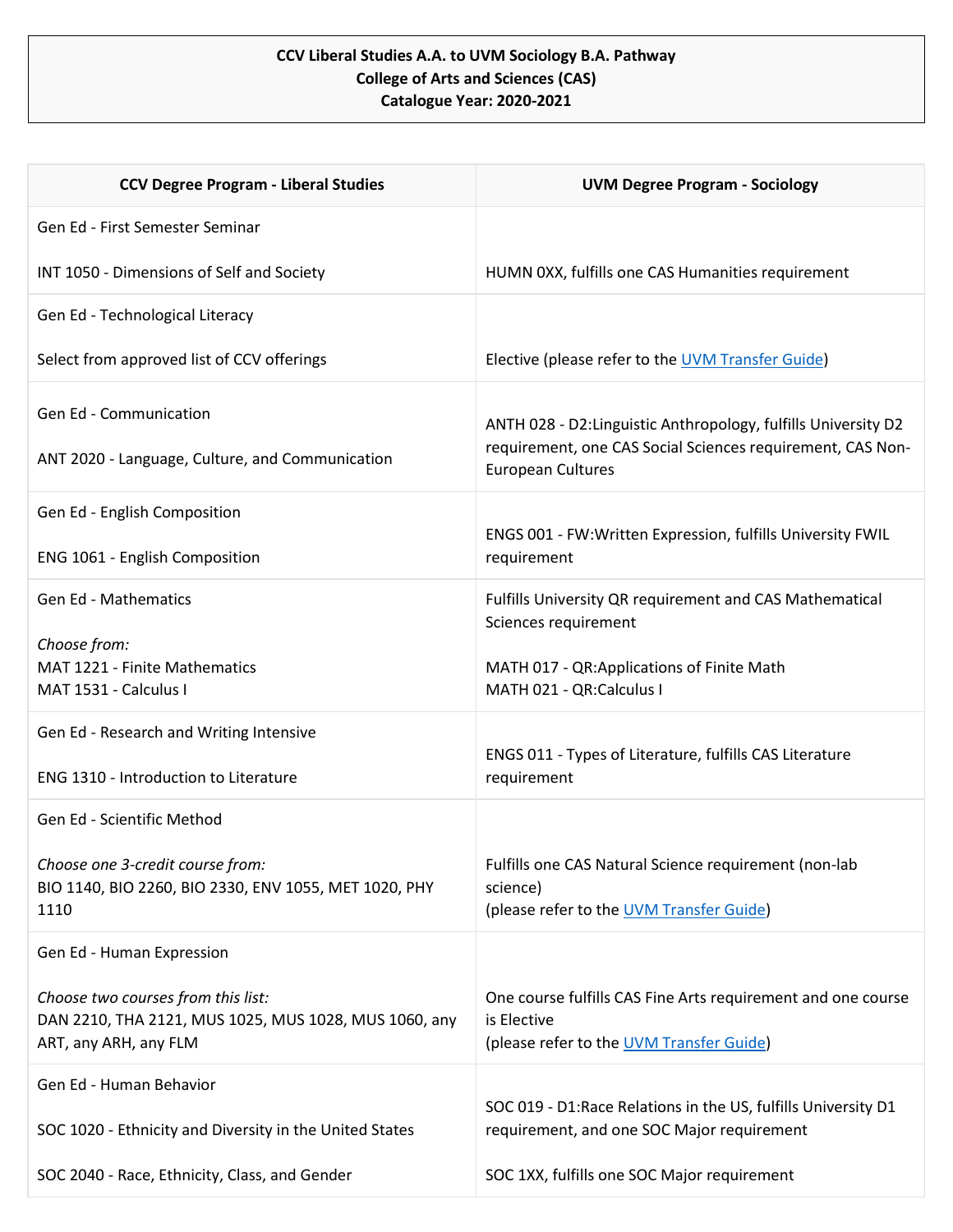## **CCV Liberal Studies A.A. to UVM Sociology B.A. Pathway College of Arts and Sciences (CAS) Catalogue Year: 2020-2021**

| <b>CCV Degree Program - Liberal Studies</b>                                                                                                                                                                                                        | <b>UVM Degree Program - Sociology</b>                                                                                                                        |
|----------------------------------------------------------------------------------------------------------------------------------------------------------------------------------------------------------------------------------------------------|--------------------------------------------------------------------------------------------------------------------------------------------------------------|
| Gen Ed - Global Perspectives and Sustainability<br>SOC 1010 - Introduction to Sociology                                                                                                                                                            | SOC 001 - SU: Introduction to Sociology, fulfills University SU<br>requirement, one CAS Social Sciences requirement, and one<br><b>SOC Major requirement</b> |
| Gen Ed<br>HUM 2010 - Seminar in Educational Inquiry                                                                                                                                                                                                | HUMN 0XX - fulfills one CAS Humanities requirement                                                                                                           |
| Liberal Studies Associates Degree - a minimum 18 additional<br>credits in Liberal Studies courses that meet your educational<br>and career goals. To maximize transfer to UVM, students<br>should complete:<br>4-credit lab course except BIO 2340 | Fulfills one CAS Natural Science requirement (lab science)<br>(please refer to the UVM Transfer Guide)                                                       |
| Elective credits (as needed to reach degree requirements)                                                                                                                                                                                          | (please refer to the UVM Transfer Guide)                                                                                                                     |
| <b>Total CCV credits: 60</b>                                                                                                                                                                                                                       |                                                                                                                                                              |